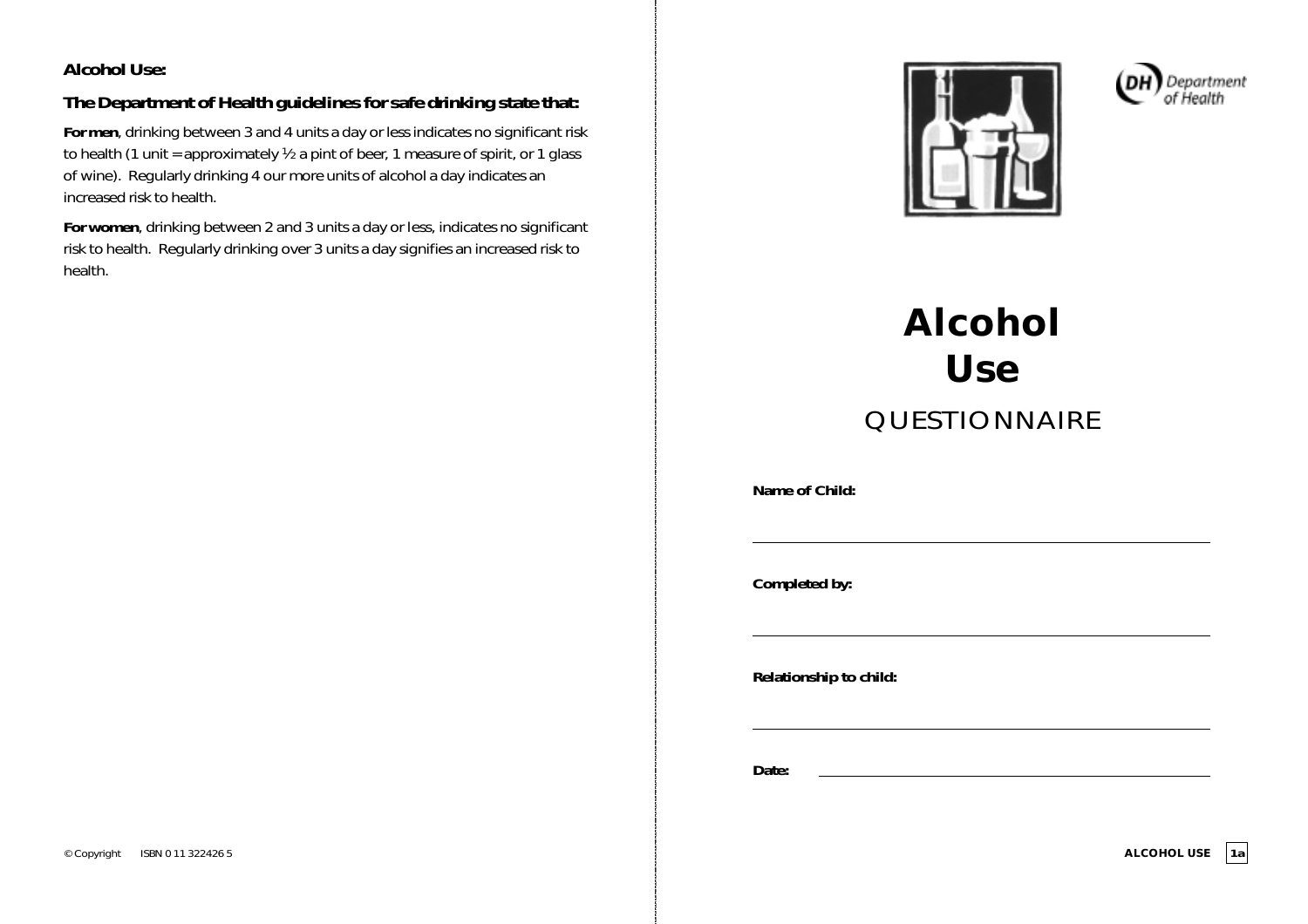| <b>Alcohol Use - QUESTIONNAIRE</b>                   |              |                                                                                                                          |                                              |                                            |                                     |
|------------------------------------------------------|--------------|--------------------------------------------------------------------------------------------------------------------------|----------------------------------------------|--------------------------------------------|-------------------------------------|
| Please circle the answer most relevant to you        |              |                                                                                                                          |                                              |                                            |                                     |
| 1. How often do you have a drink containing alcohol? |              |                                                                                                                          |                                              |                                            |                                     |
|                                                      | <b>NEVER</b> | <b>MONTHLY OR</b><br><b>LESS</b>                                                                                         | <b>TWO TO FOUR</b><br><b>TIMES A WEEK</b>    | <b>TWO OR THREE</b><br><b>TIMES A WEEK</b> | <b>FOUR OR MORE TIMES</b><br>A WEEK |
|                                                      |              | 2. How many drinks containing alcohol do you have on a typical day when you are drinking?                                |                                              |                                            |                                     |
|                                                      | 1 or 2       | 3 or 4                                                                                                                   | 5 or 6                                       | 7 to 9                                     | 10 or more                          |
|                                                      |              | 3. How often during the past year have you found that you were not able to stop drinking once you had started?           |                                              |                                            |                                     |
|                                                      | <b>NEVER</b> | <b>LESS THAN</b><br><b>MONTHLY</b>                                                                                       | <b>MONTHLY</b>                               | <b>WEEKLY</b>                              | DAILY, OR<br><b>ALMOST DAILY</b>    |
|                                                      |              | 4. How often during the past year have you failed to do what was normally expected of you because of drinking?           |                                              |                                            |                                     |
|                                                      | <b>NEVER</b> | <b>LESS THAN</b><br><b>MONTHLY</b>                                                                                       | <b>MONTHLY</b>                               | WEEKLY                                     | DAILY, OR<br><b>ALMOST DAILY</b>    |
|                                                      |              | 5. Has a relative or friend, doctor or other health worker been concerned about your drinking or suggested you cut down? |                                              |                                            |                                     |
|                                                      | <b>NO</b>    | YES,<br><b>BUT NOT IN THE</b><br>PAST YEAR                                                                               | <b>YES</b><br><b>DURING THE</b><br>PAST YEAR |                                            |                                     |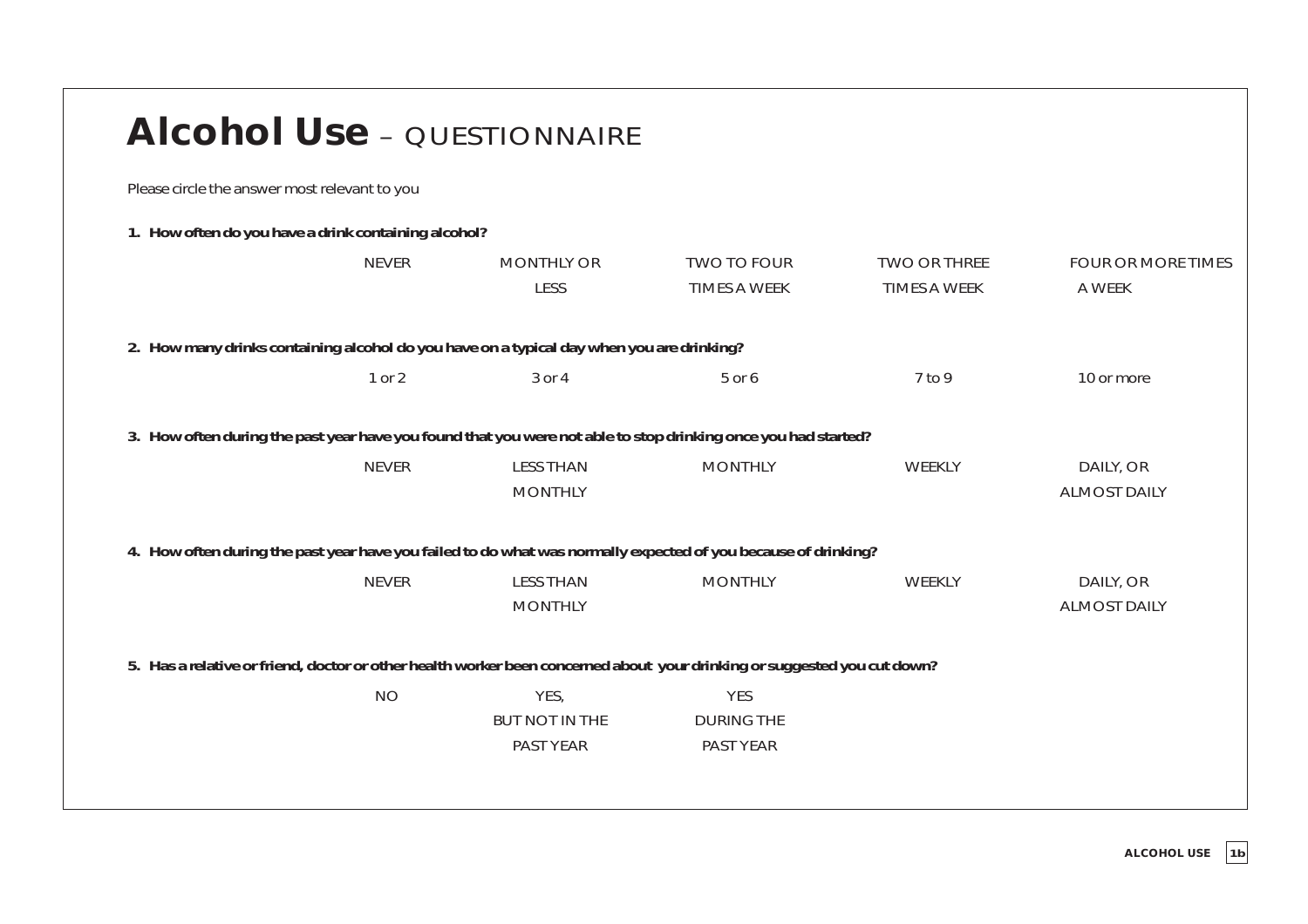### **Scoring**

- **Question 1**: Never = **0**, Monthly or less =**1**, Two to four times a week = **2**, Two or three times a week  $= 3$ . Four or more times a week  $= 4$
- **Question 2**: 1 or  $2 = 0$ , 3 or  $4 = 1$ , 5 or  $6 = 2$ , 7 to  $9 = 3$ , 10 or more = 4
- **Question 3**: Never =  $\mathbf{0}$ , Less than monthly =  $\mathbf{1}$ , Monthly =  $\mathbf{2}$ , Weekly =  $\mathbf{3}$ , Daily or almost daily = **4**.
- **Question 4:** Never =  $0$ , Less than monthly =  $1$ , Monthly =  $2$ , Weekly =  $3$ , Daily or almost daily = **4**.
- **Question 5:** No =  $0$ , Yes, but not in the past year =  $2$ , Yes during the past year =  $4$ .

### **Interpretation of Scoring**

- 1. A score of 5 or more indicates that there may be an alcohol problem, and that there should be fuller evaluation. It should be remembered that although people may be more honest filling in a questionnaire than face-toface, they are still likely to underestimate consumption and effects.
- 2. If questions 3, 4 or 5 are checked as other than *No* or *Never* there is likely to be concern that the pattern of drinking may be impacting on the children.
- 3. Interpretation may be helped by looking at the Department of Health guidelines:

#### **The Department of Health guidelines for safe drinking state that:**

**For men**, drinking between 3 and 4 units a day or less indicates no significant risk to health (1 unit = approximately  $\frac{1}{2}$  a pint of beer, 1 measure of spirit, or 1 glass of wine). Regularly drinking 4 our more units of alcohol a day indicates an increased risk to health.

**For women**, drinking between 2 and 3 units a day or less, indicates no significant risk to health. Regularly drinking over 3 units a day signifies an increased risk to health.

### **Reference:**

Piccinelli M, Tessari E, Bortolomasi M, Piasere O, Semenzin M, Garzotto N & Tansella M (1997) Efficacy of the alcohol use disorders identification test as a screening tool for hazardous alcohol intake and related disorders in primary care: A validity study. *British Medical Journal*. **514**: 420-424.





# **Alcohol Use**

# GUIDANCE ON QUESTIONNAIRE